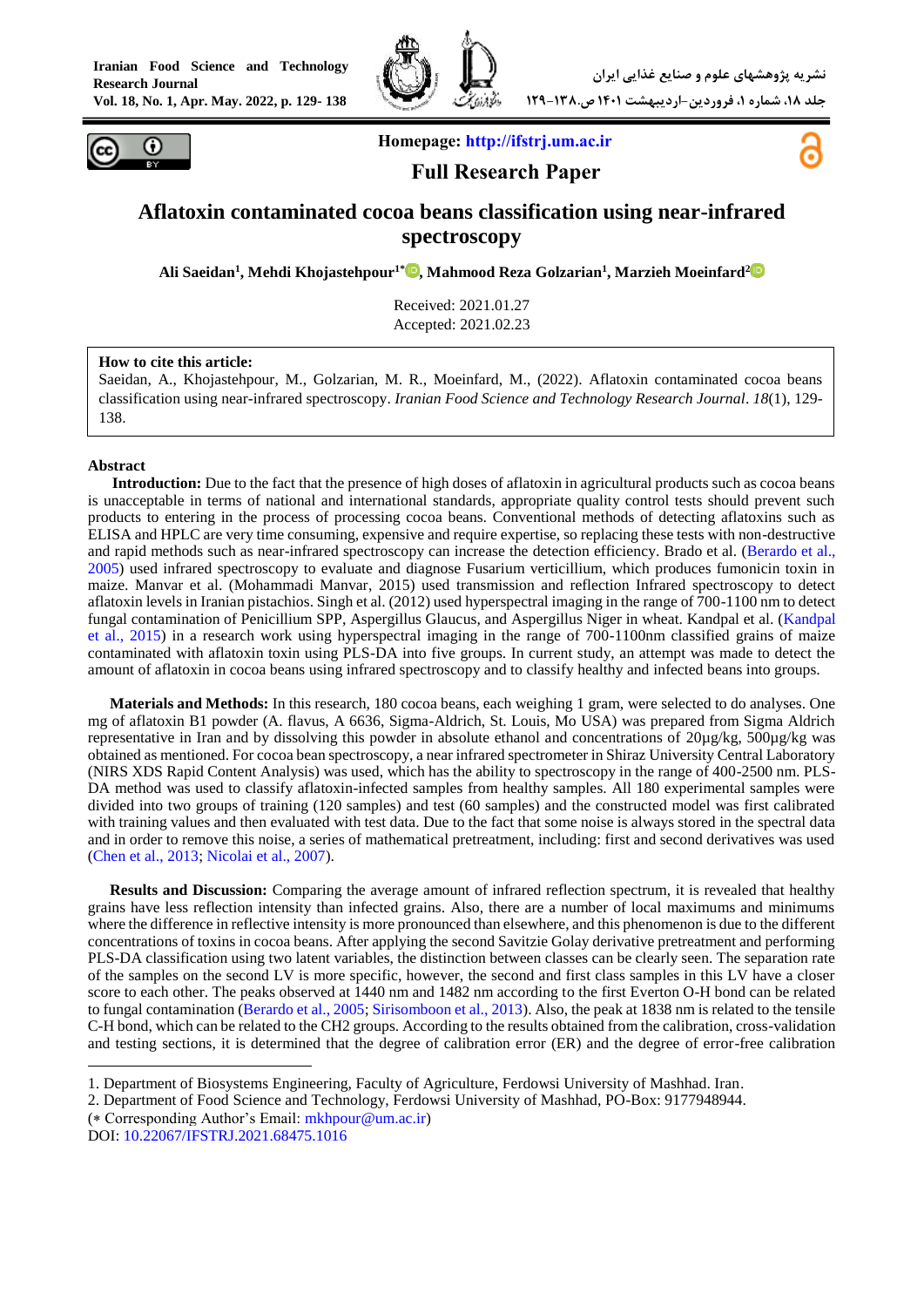(NER) in the pretreatment mode with the second-order derivative of Savitz Golay are the lowest and highest values, respectively. Also, in this pretreatment for the calibration model and testing, the specificity index for the first-, secondand third-class samples are equal to 1.00, which means that all classes are correctly classified. In the cross-validation model, the value of the specificity index for the third class (samples with 500 ppb contamination) is equal to 97%. This indicates that 97% of infected seeds are correctly classified in the third group and only 3% in the other groups are incorrectly classified.

**Conclusion:** The present study demonstrates the feasibility of near-infrared spectroscopy to identify and classify cocoa beans contaminated with aflatoxin. The results showed that the coefficients of independent variables (spectral wavelengths including 1440, 1482 and 1838 nm) decreased according to increasing in the concentration of toxin. Finally, it can be said that the method of detecting aflatoxin contamination using infrared spectroscopy is an efficient, nondestructive and fast method.

**Keywords:** Aflatoxin, Cocoa bean, Spectroscopy, PLS\_DA.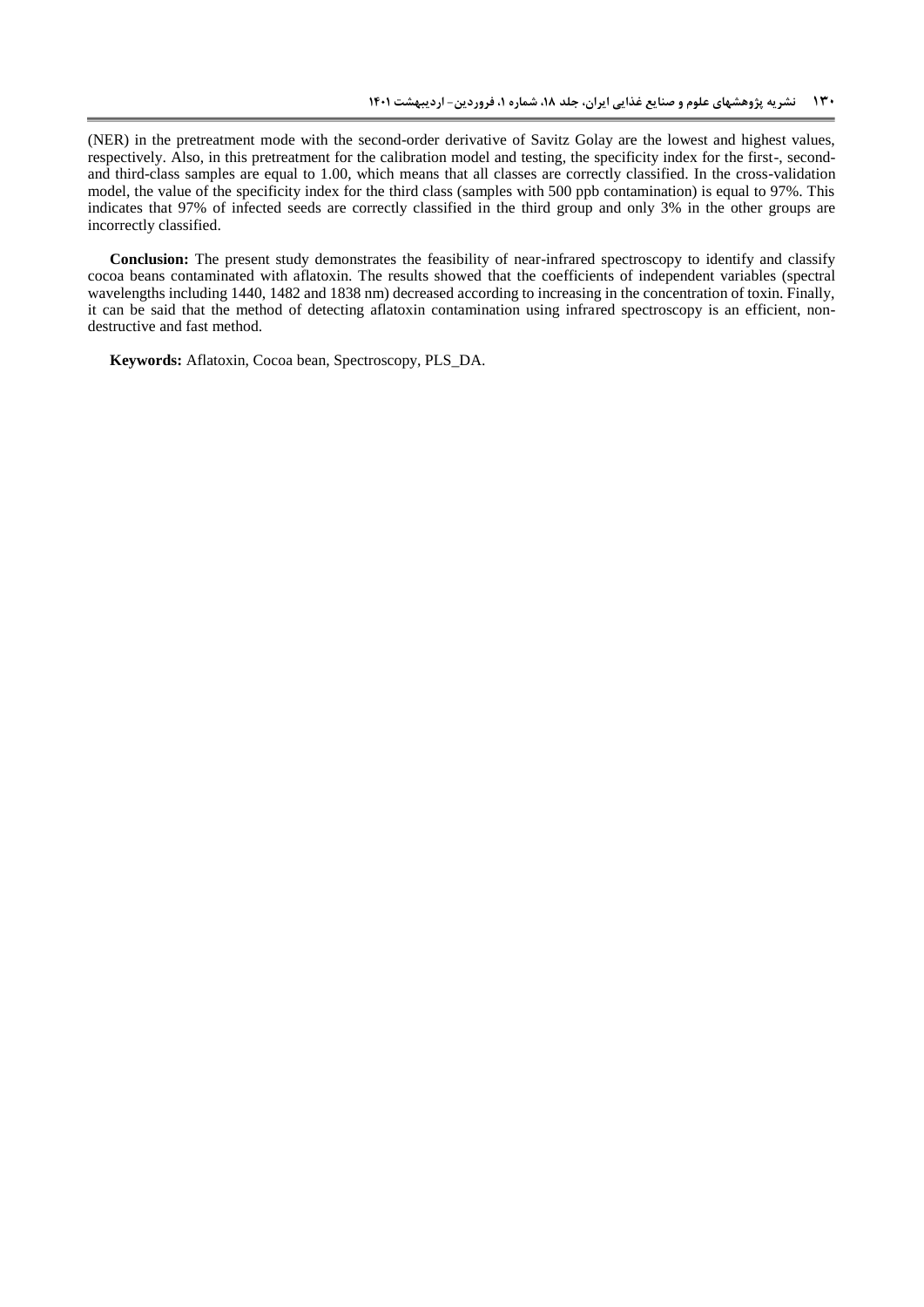

# **مقاله علمی-پژوهشی**

**درجهبندی دانههای کاکائو آلوده به آفالتوکسین با استفاده از طیفسنجی مادون قرمز نزدیک**

**- مهدی خجستهپور\* <sup>1</sup> علی سعیدان - محمودرضا گلزاریان <sup>2</sup> 3 - مرضیه معینفرد 4** تاریخ دریافت: 1911/11/80 تاریخ پذیرش: 1911/11/80

## **چکیده**

آفالتوکسین یک ترکیب شیمیایی سمی است که توسط قارچهای آسپرژیلوس فالووس <sup>و</sup> آسپرژیلوس پارازیتکوس تولید میشود. این سموم قارچی میتوانند باعث آلودگی گسترده محصوالت کشاورزی شوند که بهصورت بالقوه دارای خطرات زیادی برای سالمتی انسان و حیوان هستند. لذا تشخیص سریع و صحیح دانههای آلوده به آفالتوکسین به لحاظ اقتصادی و ایمنی، از اهمیت باالیی برخوردار است. در این تحقیق از طیفسنجی مادون قرمز نزدیک بهعنوان روشی غیرتخریبی و سریع، برای تشخیص دانههای کاکائو آلوده به آفالتوکسین استفاده شد. دانههای کاکائو با دو غلظت سم )02و ppb 022 )بهصورت مصنوعی آلوده شدند و دانههای بدون آلودگی نیز بهصورت سطحی با اتانول پاکسازی شدند. هر دو دسته دانههای آلوده و سالم با دستگاه طیفسنج و در دامنه 022 الی 0022 نانومتر مورد ارزیابی قرار گرفتند. مدل تجزیه و تحلیل تمایزی حداقل مربعات جزئی برای دستهبندی دانههای آلوده و غیرآلوده مورد استفاده قرار گرفت و پیش از آنالیز دادههای طیفی، این طیفها با مشتق مرتبه اول و دوم ساویتزی گولی مورد پیش تیمار قرار گرفتند. نتایج درجهبندی نشان داد که کمترین میزان خطای درجهبندی در حالتی بود که از مشتق مرتبه دوم بهعنوان پیش تیمار استفاده شده بود و این مقادیر برای دادههای کالیبراسیون، اعتبارسنجی متقابل و تست بهترتیب برابر ،2/22 2/20 و 2/22 گزارش شد. همچنین نتایج بررسی نمودار ضرایب تاثیر در هر دسته نشان داد که با افزایش غلظت سم در دانه های کاکائو از 02 به ppb ،022 مقادیر ضرایب تاثیر کاهش پیدا کرد. در نهایت میتوان گفت که روش تشخیص آلودگی آفالتوکسین با استفاده از طیفسنجی مادون قرمز روشی کارا، غیرمخرب و سریع میباشد که میتواند جایگزین مناسبی برای روشهای سنتی شود.

**واژههای کلیدی:** آفالتوکسین، دانه کاکائو، طیفسنجی مادون قرمز، DA\_PLS.

### **مقدمه**

دانه کاکائو در اصل میوه درخت تئوروبروما است و در آمریکای مرکزی و جنوبی و نیز قسمتهایی از آسیا و آفریقا کشت میشود. مجموع تولید جهانی دانه کاکائو حدود 3/89 میلیون تن در سال است و این محصول کشاورزی یکی از افزودنیهای مهم در تولید مواد غذایی همچون کیک، بیسکوئیت، غذای کودکان، بستنی، شکالت و شیرینی جات بهشمار می رود (Magan & Aldred, 2005). به علت عدم رعایت استانداردهای بهداشتی در مراحل مختلف فرآوری دانه کاکائو و نیز حمل و نقل و انبارکردن ناصحیح آن احتمال آلوده شدن دانهها به انواع سموم قارچی از جمله آفالتوکسین وجود دارد .([Broadent & Oyeniran, 1968;](#page-8-1) [Roelofsen, 1958](#page-9-5))

آفالتوکسین نوعی متابولیت ثانویه است که توسط برخی قارچها مانند *آسپرژیلوس فلاووس و آسپرژیلوس پارازیتیکوس* تولید میشود. انواع مختلفی از آفالتوکسین در طبیعت وجود دارد )بیش از 40 نوع(،

اما چهار نوع آن یعنی 1B، 2B، 1G و 2G بهلحاظ سالمتی برای انسان و حیوانات خطرناکتر هستند چرا که در اغلب محصوالت کشاورزی مورد استفاده توسط این گروهها، یافت میشوند. با وجود اینکه در منابع متعدد، وجود آلودگی قارچی در دانه کاکائو مشاهده شده ولی خوشبختانه میزان آفالتوکسین در این موارد کم گزارش شده است. با این حال باید در نظر گرفت که مصرف دانههای آلوده به آفالتوکسین حتی در مقادیر پایین آن نیز در دراز مدت باعث ایجاد سرطان، مسمومیت کبدی، جهش و اختلالات ژنتیکی برای انسان و حیوان میشود (,Ardhana & Fleet [2003;](#page-8-2) [Mounjouenpou](#page-9-6) *et al.*, 2008; [Ribeiro](#page-9-7) *et al*., 1986; همکاران و [Copetti](#page-9-9) مناب[ع](#page-9-9) بررسی .([Sánchez-Hervás](#page-9-8) *et al.*, 2008 در سالهای 0243 و 0240 بیانگر وجود آفالتوکسین به میزان kg/mg41 در 0 نمونه از 8 نمونه دانه کاکائو مورد آزمایش بود.همچنین با در نظر گرفتن احتمال وجود آفالتوکسین در محصوالت بهدست آمده از دانه کاکائو مانند شکالت، در کشور آلمان پروژهای انجام شد و نتایج

-

<sup>،4 0</sup> و -3 بهترتیب دانشجوی دکتری، استاد و دانشیار گروه مهندسی بیوسیستم، دانشکده کشاورزی، دانشگاه فردوسی مشهد، مشهد، ایران.

<sup>-0</sup> استادیار گروه علوم و صنایع غذایی،دانشکده کشاورزی، دانشگاه فردوسی مشهد، مشهد، ایران.

<sup>)</sup>mkhpour@um.ac.ir :مسئول نویسنده ایمیل)\* DOI: [10.22067/IFSTRJ.2021.68475.1016](https://dx.doi.org/10.22067/ifstrj.2021.68475.1016)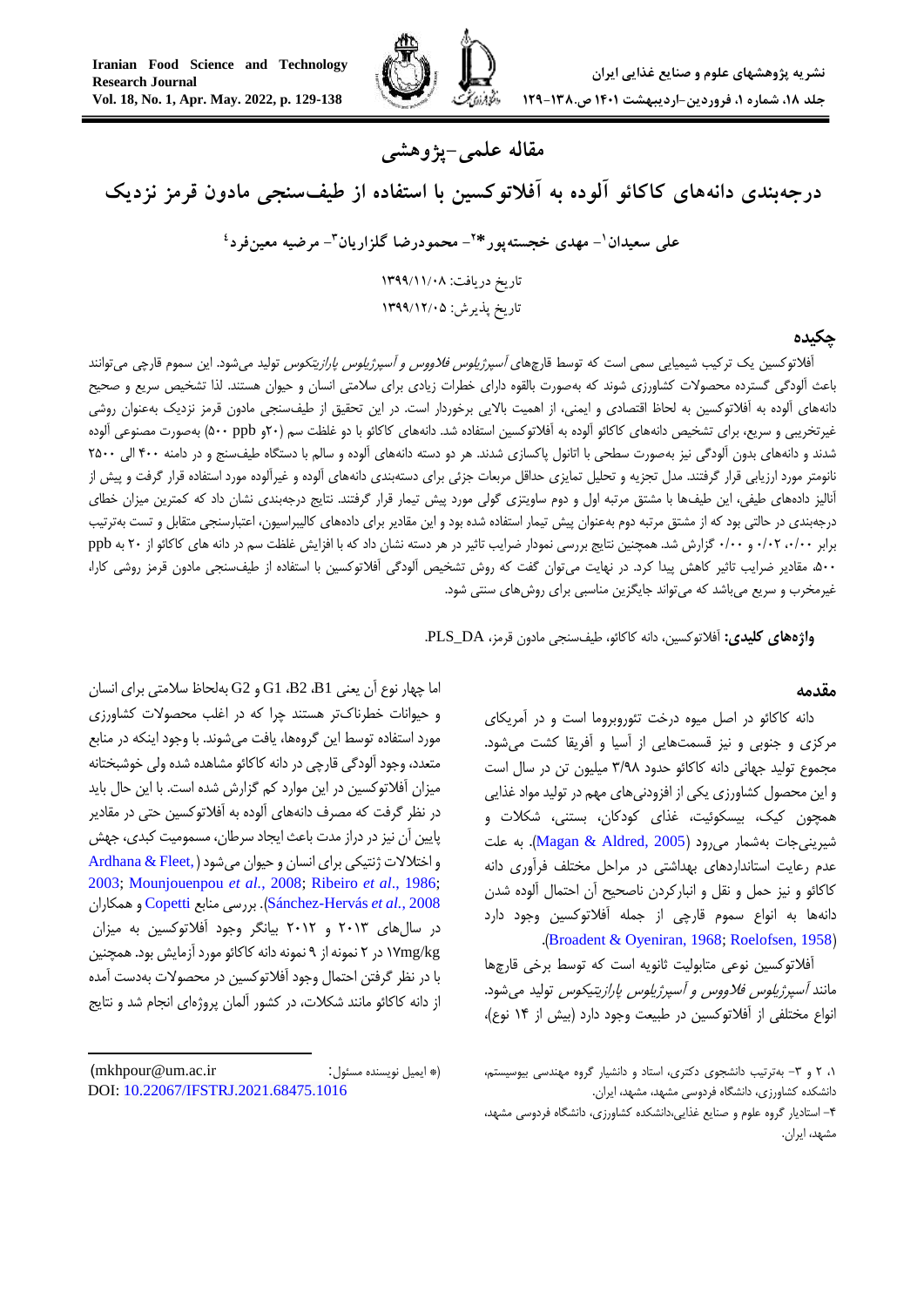این تحقیق نشان داد که 13/0 درصد از 330 محصول مورد آزمایش قرار گرفته، رد پایی از آفالتوکسین را دارا میباشند.

امواج مادون قرمز نزدیک (NIR)<sup>۱</sup> محدودهای از امواج الکترومغناطیسی است با طول موج حدود 122 الی 0022 نانومتر. در طیفسنجی مادون قرمز نزدیک، جذب تابش توسط ماده منجر به انتقاالت الکترونی در ترازهای ارتعاشی مولکولها میشود. این روش بهعنوان روشی کارا و توسعهیافته برای تعیین ساختار و اندازهگیری گونههای شیمیایی در اختیار شیمیدانان قرار دارد. کاربرد طیفسنجی مادون قرمز نزدیک بهعنوان روشی سریع و غیرمخرب بهمنظور شناسایی و اندازهگیری ترکیبات شیمایی در بسیاری از محصوالت به اثبات رسیده است. مزیتهای اصلی طیفسنجی مادون قرمز نزدیک عبارتند از: الف) عدم نیاز به آمادهسازی نمونه، از آنجائیکه باندها در مادون قرمز نزدیک بهطور عمده الیههای فرعی و ترکیبات نمونه میباشند، لذا شدت کمتری از باندهای ناحیه میانه مادون قرمز را دارا میباشند. بهاین دلیل نمونهها را میتوان بهطور مستقیم بدون هیچگونه رقیق سازی و تهیه محلول اندازه گیری نمود. ب) عدم اتلاف و ضایعات نمونه: از آنجائیکه نمونه بهطور مستقیم اندازهگیری و حفظ میشود، روشهای طیفسنجی ایدهآل میباشند. بنابراین، در این روشها هیچ گونه آمادهسازی خستهکننده نمونه و هیچگونه مواد مضر مانند حاللهای سمی وجود ندارد ندارد ) .,*al et* [Khodabakhshian](#page-9-10) [2016](#page-9-10)(. این روش، سریع، دقیق و غیرمخرب است و برخالف روشهای کروماتوگرافی به مهارت بسیار باالی کاربر نیاز ندارد. این روش برای آنالیز میزان پروتئین در برنج )2007 *.*,*al et* [Zhang](#page-9-11)). میزان قند در میوهها )[2009 ,Christen & Camps](#page-8-3) )میزان پکتین در هلوهای ژاپنی )2007 .,*al et* [Sirisomboon](#page-9-12) )و شناسایی میکروارگانیزمها در آبمیوه )2006 .,*al et* Holy-Al )مورد استفاده قرار گرفته است. این روش بهصورت موفقیتآمیزی برای تشخیص مایکوتوکسینها و آلودگیهای ناشی از سموم قارچی در تعدادی از محصوالت کشاورزی استفاده شده است. برخی از این تحقیقات عبارتند از: بررسی محتویات دیاکسی نیوانول در دانههای گندم (Pettersson & Åberg, 2003) تشخیص آفالتوکسین و آکراتوکسین A در پاپریکای قرمز [\)](#page-9-14)[-Hernández](#page-9-14) [2008 .,](#page-9-14)*al et* Hierro )و همچنین شناسایی آفالتوکسین 1B در ذرت همکاران و [Berardo](#page-8-0) .)[Fernández-Ibañez](#page-9-15) *et al.*, 2009( جو و )0220( طیفسنجی مادون قرمز را برای ارزیابی و تشخیص فوساریوم ورتیسیلیود را که در ذرت باعث تولید سم فومونیسین میشود بهکار بردند. [Monavar Mohammadi](#page-9-16) و همکاران )2016( با استفاده از طیفسنجی عبوری و بازتابی مادون قرمز توانستند میزان آفالتوکسین را در پستههای ایرانی تشخیص دهند. آنها در کار خود از روش HPLC بهعنوان روش مرجع برای ارزیابی آلودگی آفالتوکسین استفاده نمودند

1 Near Infrared Spectroscopy (NIR)

و در تجزیه و تحلیل دادههای طیف از روش تحلیل مؤلفههای اصلی و همچنین رگرسیون حداقل مربعات جزئی استفاده کردند. نتایج بررسیهای آنها نشان داد که بیشتر از 80 درصد نمونههای دارای آلودگی به درستی درجهبندی شدند. Singh و همکاران )0240( از تصویربرداری ابرطیفی<sup>۲</sup> در دامنه ۷۰۰–۱۱۰۰ نانومتر استفاده کردند تا *Penicillium SPP* ،*Aspergillus Glaucus* قارچی آلودگیهای *Aspergillus* را در گندم شناسایی کنند. [Kandpal](#page-9-0) و همکاران )0240( در یک کار تحقیقی با استفاده از تصویربرداری ابرطیفی در دامنه -4422 122 نانومتر دانههای آلوده ذرت به سم آفالتوکسین را با استفاده از کالسبند DA-PLS به پنج گروه ،42 ،422 022 و ppb4222و گروه کنترل (بدون آلودگی) تقسیمبندی کردند. نتایج نشان داد که کلاس بند پیشنهادی با دقت 89/8 درصد توانست دانهها را در گروههای صحیح خود طبقهبندی کند.

با توجه به اینکه وجود دوزهای باالی سم آفالتوکسین در محصوالت کشاورزی مانند دانه کاکائو که بهعنوان مواد اولیه کارخانجات صنایع غذایی بهشمار میآیند از نظر استانداردهای ملی و بینالملی غیرقابل قبول میباشد باید با انجام آزمایشات کنترل کیفی مناسب مانع ورود چنین محصوالتی در مراحل فرآوری دانه کاکائو شد. روشهای مرسوم و سنتی تشخیص آفالتوکسین مانند تست االیزا و آنالیز به روش HPLC بسیار زمانبر، پرهزینه و نیازمند نیروی متخصص میباشند به همین جهت جایگزینی این آزمایشات با روشهایی غیرمخرب و سریع مانند استفاده از طیفسنجی مادون قرمز نزدیک میتواند بازده تشخیص را افزایش دهد. با بررسی منابعی که در مقدمه به آنها اشاره گردید مشخص شد که کاربرد طیفسنجی مادون قرمز برای تشخیص آفالتوکسین در تعدادی از محصوالت کشاورزی بهکار رفته است ولی موردی گزارش نشده است که از این روش برای تشخیص و درجهبندی دانههای کاکائو آلوده به آفالتوکسین استفاده شده باشد. به همین علت در این تحقیق سعی شد تا با استفاده از روش طیفسنجی مادون قرمز میزان آفالتوکسین در دانههای کاکائو تشخیص و نیز دانههای سالم و آلوده درگروههایی جداگانه درجهبندی شوند.

# **مواد و روشها آماده کردن نمونهها**

در حدود یک کیلوگرم دانه کاکائو تخمیر شده و بدون عیوب ظاهری از یک کارخانه فرآوری دانه کاکائو در تبریز-ایران خریداری شد و پس از وزن کردن دقیق، 492 عدد دانه که وزن هرکدامشان بهطور میانگین یک گرم بود برای آزمایش انتخاب گردید. یک میلیگرم پودر A.flavus, A 6636, Sigma-Aldrich, st.Luis, ( B1 آفالتوکسین

1

<sup>2</sup> Hyperspectral Imaging (HIS)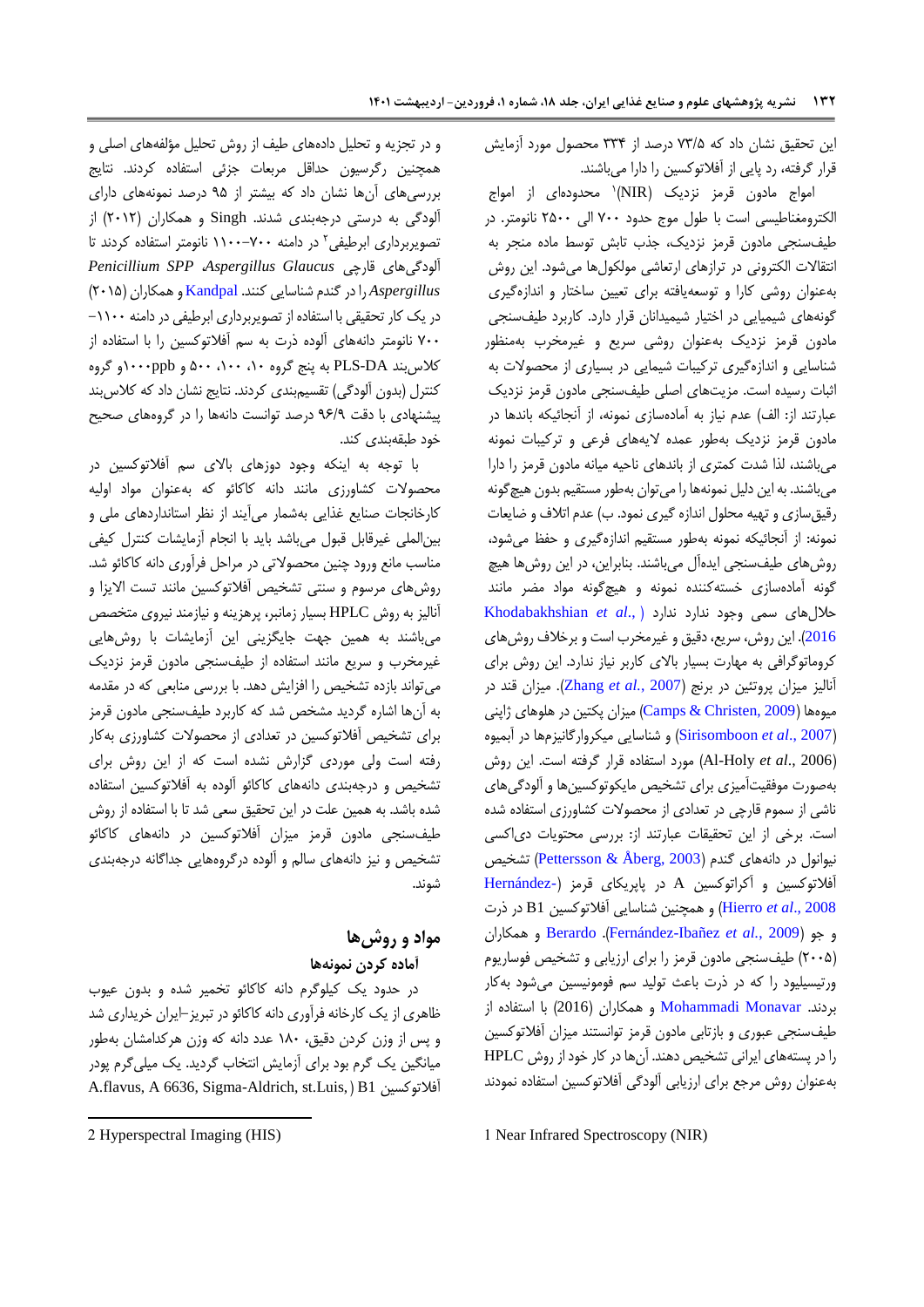USA Mo )از نمایندگی سیگما آلدریچ در ایران تهیه گردید و با حل کردن این پودر در اتانول 422 درصد غلظتهای 02 و kg/µg 022 بهصورتی که ذکر میشود بهدست آمد (شکل ۱−A و B). یک میلی گرم پودر آفالتوکسین 6636A را در یک میلیلیتر اتانول 422 درصد حل گردید )غلظت برابر /µg4). سپس یک میلیلیتر از محلول بهدست آمده را با 488 میلیلیتر اتانول خالص حل نموده و با استفاده از رابطه 4 غلظت محلول استوک μl/µg 2/220 بهدست آید. با اضافه کردن 422 میکرولیتر از این محلول به هر کدام از 92 دانه کاکائو گروه اول طبق رابطه 0 میزان سم را در هر دانه به مقدار kg/µg022( ppb022 ) بهدست آمد.

$$
W = A \times q \tag{1}
$$

(۲)  
\n
$$
Q = \frac{W}{m}
$$
  
\n= وزن سم در یک دانه کاکائو بر حسب میکروگرم  
\n= غلظت محلول استوکس بر حسب میکروگرم بر میکرولیتر  
\n= غلظت محلول استوکس بر حسب میکروگرم بر میکرولیتر  
\n=m

برای تهیه غلظت kg/µg ،02 دو میلیلیتر از محلول بهدست آمده را با چهل و هشت میلیلیتر اتانول خالص حل نموده تا غلظت سم برابر با kg/µg 02( ppb02 )بهدست آید. برای جلوگیری از خطرات ناشی از سم آفالتوکسین، کلیه عملیات آلودهسازی مصنوعی نمونههای دانه کاکائو در زیر هود آزمایشگاهی و در یک آزمایشگاه تخصصی میکروبی  $(C - 1, 1)$ در شهر تبریز انجام گرفت (شکل



شکل ۱- مراحل مختلف آلوده کردن مصنوعی نمونه ها به سم آفلاتوکسین و سپس طیف سنجی از نمونه ها: (A)- آماده سازی محلول سم در دو غلظت ۲۰ppb و P> ۰۵۰۰ppb)- پودر آفلاتوکسین A6636 شرکت سیگما (C)- آلوده سازی نمونه ها زیر هود آزمایشگاهی (D)- دستگاه طیف **سنج مادون قرمز نزدیک**

**Fig. 1. Different stages of artificial contamination of samples with aflatoxin and then spectroscopy of the samples. (A) Preparation of toxin solution at two concentrations of 20 and 500 ppb. (B) Aflatoxin A6636 powder from Sigma Company. (C) Contamination of samples under fume hood. (D) Near infrared spectrometer.**

Analysis )که مجهز به پراب فیبر نوری است و قابلیت طیفسنجی در محدوده 022-0022 نانومتر را دارد، استفاده گردید. یک منبع نوری از نوع هالوژن تنگستن بهعنوان منبع نوری بهکار گرفته شد و از هر نمونه دانه کاکائو دو طیف از دو طرف سطح دانه ثبت شده و برای انجام

<span id="page-4-0"></span>**طیفسنجی مادون قرمز نزدیک )NIR)** همانطور که در شکل (۱− D) مشاهده میشود برای طیفسنجی دانه کاکائو از یک دستگاه طیفسنج مرئی- مادون قرمز نزدیک در آزمایشگاه مرکزی دانشگاه شیراز ( NIRS XDS Rapid Content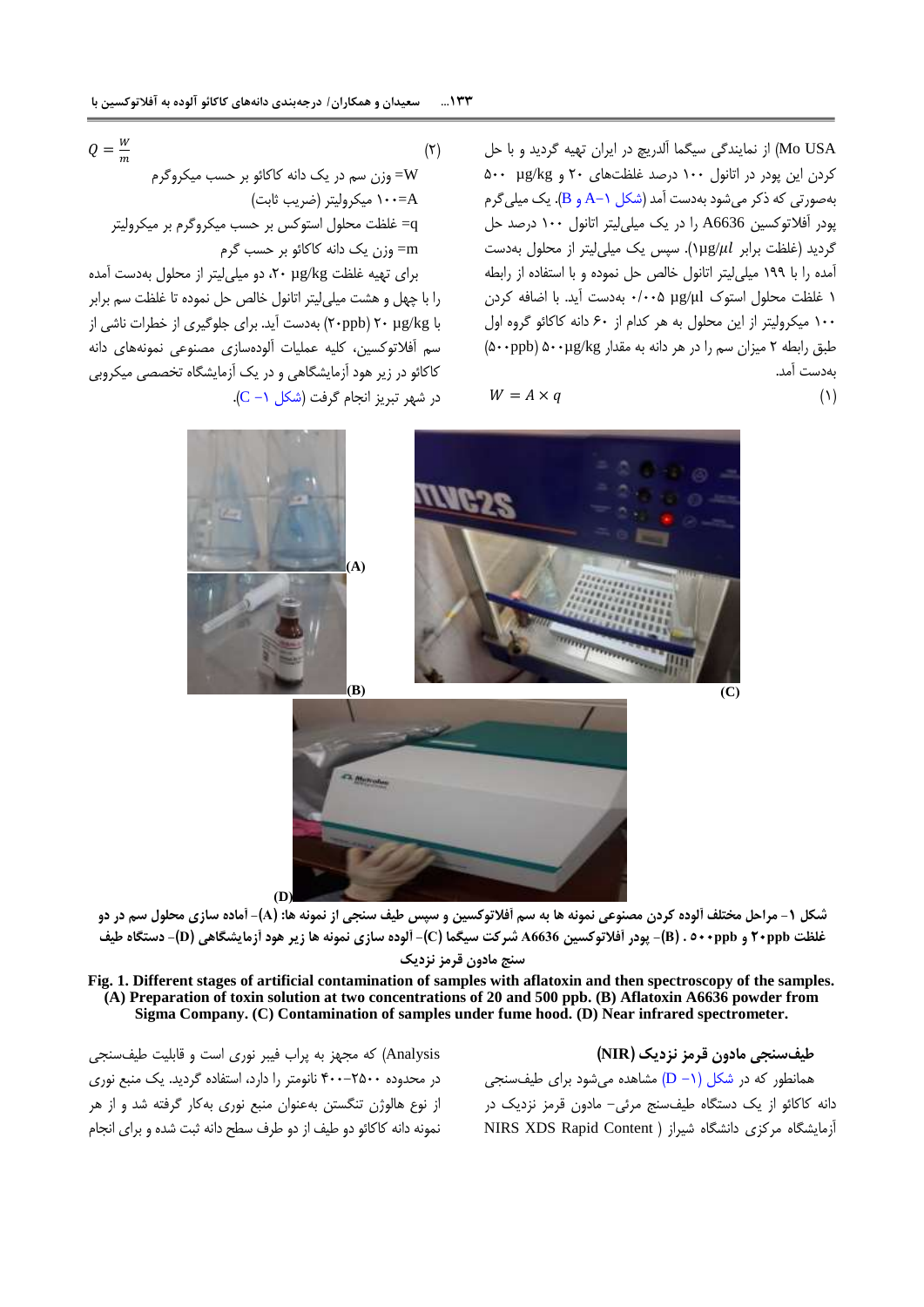مراحل بعدی مورد استفاده قرار گرفت. در این تحقیق از روش بازتابی استفاده شد

در این تحقیق از روش تجزیه و تحلیل تمایزی حداقل مربعات جزئی برای جداسازی نمونههای آلوده به آفالتوکسین از نمونههای سالم استفاده شد. در حقیقت، DA\_PLS یک روش برای طبقهبندی خطی بازشناسی الگوی نظارت شده است که بر اساس رگرسیون کمترین مربعات جزئی بنا نهاده شده است. این روش بهدنبال متغیرهای پنهانی است که بیشترین کوواریانس را با متغیرهایی دارند که عضویت نمونهها در گروههای مختلف )گروه کنترل و گروههای آلوده با غلظت مختلف آفلاتوکسین) را نشان میدهد بهعلاوه این روش قادر به تحلیل مسائل چند متغیره بهخصوص مسائلی که مقادیر زیادی اطالعات طیفی را دارند بهصورت کمی و کیفی میباشد. در این روش، متغیر پاسخ )Y )دستهای ز متغیرهای دوتایی<sup>٬</sup> است که به دسته نمونهها مربوط میشود. این روش معموال بهصورت رابطه 3 بیان میشود.

$$
Y = X \times b + E \tag{7}
$$

که در آن *X* یک ماتریس p× n است و مقادیر طیفی هر دسته را  $\mathbf{b} = (\mathbf{b}_1, \, \mathbf{b}_2, \, ... \, \mathbf{b}_T)^\text{T}$  نصرایب رگرسیونی میباشد. حرف T نشانگر ماتریس ترانهاده و E بیانگر مقادیر خطا میباشد. در این تحقیق برای ساختن مدل DA-PLS اطالعات طیفی در ماتریس Y قرار گرفت و ماتریس Y که بیانگر دسته نمونههای آلوده به آفالتوکسین و نمونههای سالم بود بهصورت زیر مرتب گردید.

دانه کاکئو بدون آلودگی  
\n۲۰ ۲۰ 
$$
Y = \begin{cases} \cdot & \cdot & \text{if } \mathcal{N} = \mathcal{N} \text{ and } \mathcal{N} = \mathcal{N} \text{ and } \mathcal{N} = \mathcal{N} \text{ and } \mathcal{N} = \mathcal{N} \text{ and } \mathcal{N} = \mathcal{N} \text{ and } \mathcal{N} = \mathcal{N} \text{ and } \mathcal{N} = \mathcal{N} \text{ and } \mathcal{N} = \mathcal{N} \text{ and } \mathcal{N} = \mathcal{N} \text{ and } \mathcal{N} = \mathcal{N} \text{ and } \mathcal{N} = \mathcal{N} \text{ and } \mathcal{N} = \mathcal{N} \text{ and } \mathcal{N} = \mathcal{N} \text{ and } \mathcal{N} = \mathcal{N} \text{ and } \mathcal{N} = \mathcal{N} \text{ and } \mathcal{N} = \mathcal{N} \text{ and } \mathcal{N} = \mathcal{N} \text{ and } \mathcal{N} = \mathcal{N} \text{ and } \mathcal{N} = \mathcal{N} \text{ and } \mathcal{N} = \mathcal{N} \text{ and } \mathcal{N} = \mathcal{N} \text{ and } \mathcal{N} = \mathcal{N} \text{ and } \mathcal{N} = \mathcal{N} \text{ and } \mathcal{N} = \mathcal{N} \text{ and } \mathcal{N} = \mathcal{N} \text{ and } \mathcal{N} = \mathcal{N} \text{ and } \mathcal{N} = \mathcal{N} \text{ and } \mathcal{N} = \mathcal{N} \text{ and } \mathcal{N} = \mathcal{N} \text{ and } \mathcal{N} = \mathcal{N} \text{ and } \mathcal{N} = \mathcal{N} \text{ and } \mathcal{N} = \mathcal{N} \text{ and } \mathcal{N} = \mathcal{N} \text{ and } \mathcal{N} = \mathcal{N} \text{ and } \mathcal{N} = \mathcal{N} \text{ and } \mathcal{N} = \mathcal{N} \text{ and } \mathcal{N} = \mathcal{N} \text{ and } \mathcal{N} = \mathcal{N} \text{ and } \mathcal{N} = \mathcal{N} \text{ and } \mathcal{N} = \mathcal
$$

تمام ۱۸۰ نمونه آزمایش به دو گروه آموزش (۱۲۰ نمونه) و تست )92 نمونه( تقسیم شدند و مدل ساخته شده ابتدا با مقادیر آموزش کالیبره گردید و سپس با داده های تست مورد ارزیابی قرار گرفت .)[Kandpal](#page-9-0) *et al.,* 2015; [Mobli](#page-9-17) *et al.*, 202[0](#page-9-0)(

## **پیش تیمار طیفی**

با توجه به اینکه همواره مقداری اختالل )Noise )در دادههای طیفی توسط طیفسنج ذخیره میشود بهمنظور حذف این نویزها از یک سری روشهای ریاضی پیش تیمار طیف که شامل: هموارسازی ساویتزی گولی'، مشتق اول و دوم ؓ استفاده گردید. مشتق گیری که شامل مشتق اول و دوم است برای از بین بردن پسزمینه و افزایش

1 Binary 2 Savitzy Goly Smoothing 3 Derivative

4 Sensitivity

دقت طیفها استفاده میشود. مشتق مرتبه اول با محاسبه شیب بر هر نقطه طیف اکتسابی، عالوه بر یکنواخت کردن اثرات جابهجایی نقطه شروع طیفها را نیز برطرف میکند. با استفاده از پیش پردازش مشتق دوم عالوه بر از بین رفتن اثرات جابجایی نقطه شروع و یکنواخت شدن طیفها، تغییر فرمهای ایجاد شده در ظاهر طیف )ناشی از تغییر فاصله آشکارساز با نمونه) از بین رفته و علاوه بر آن پیکهای ضعیف موجود در طیف بهصورت واضحتر و برجستهتر نشان داده میشوند

.)Chen *et al*[., 2013;](#page-9-1) [Nicolai](#page-9-2) *et al*., 200[7](#page-9-1)(

### **ارزیابی دقت درجهبندی**

برای ارزیابی مدل PLS-DA بهدست آمده، از معیارهای ضریب حساسیت <sup>۴</sup>، ضریب تعیین <sup>۵</sup>، خطا در طبقهبندی <sup>۶</sup> و درجهبندی بدون خطا<sup>۷</sup> استفاده گردید. این معیارها بصورت روابط 0 تا 1 نشان داده شدهاند .(Mobli *et al.*, 2020)

$$
\text{w} = \frac{TP}{TP + FN} \tag{9}
$$

$$
\sum_{TN} = \frac{TN}{TN + FN} \tag{A}
$$

$$
= 1 - \left(\frac{\frac{1}{2} + \frac{1}{2} + \frac{1}{2} + \frac{1}{2}}{2}\right) \tag{5}
$$

(۲) 
$$
= \frac{c^{\frac{1}{2}}}{2}
$$

TP: تعداد رکوردهایی که روش طبقهبندی آنها را به درستی به دستهای که به آن تعلق دارند، تشخیص داده است.

TN: تعداد رکوردهایی که روش طبقهبندی آنها را به درستی به دستهای که به آن تعلق ندارند، تشخیص داده است.

FP : تعداد رکوردهایی که روش طبقهبندی آنها را به نادرستی به دستهای که به آن تعلق دارند، تشخیص داده است.

FN: تعداد رکوردهایی که روش طبقهبندی آنها را به نادرستی به دستهای که به آن تعلق ندارند، تشخیص داده است.

### **نتایج و بحث**

در شرایط طبیعی و در مواردی که میزان رطوبت دانه کاکائو از حدی بیشتر باشد کپک های قارچی شروع به رشد و تکثیر میکنند که در نتیجه در صورت مهیا شدن شرایط ویژه از قبیل میزان معین نور و

1

7 Not Error Rate

<sup>5</sup> Specificity

<sup>6</sup> Error Rate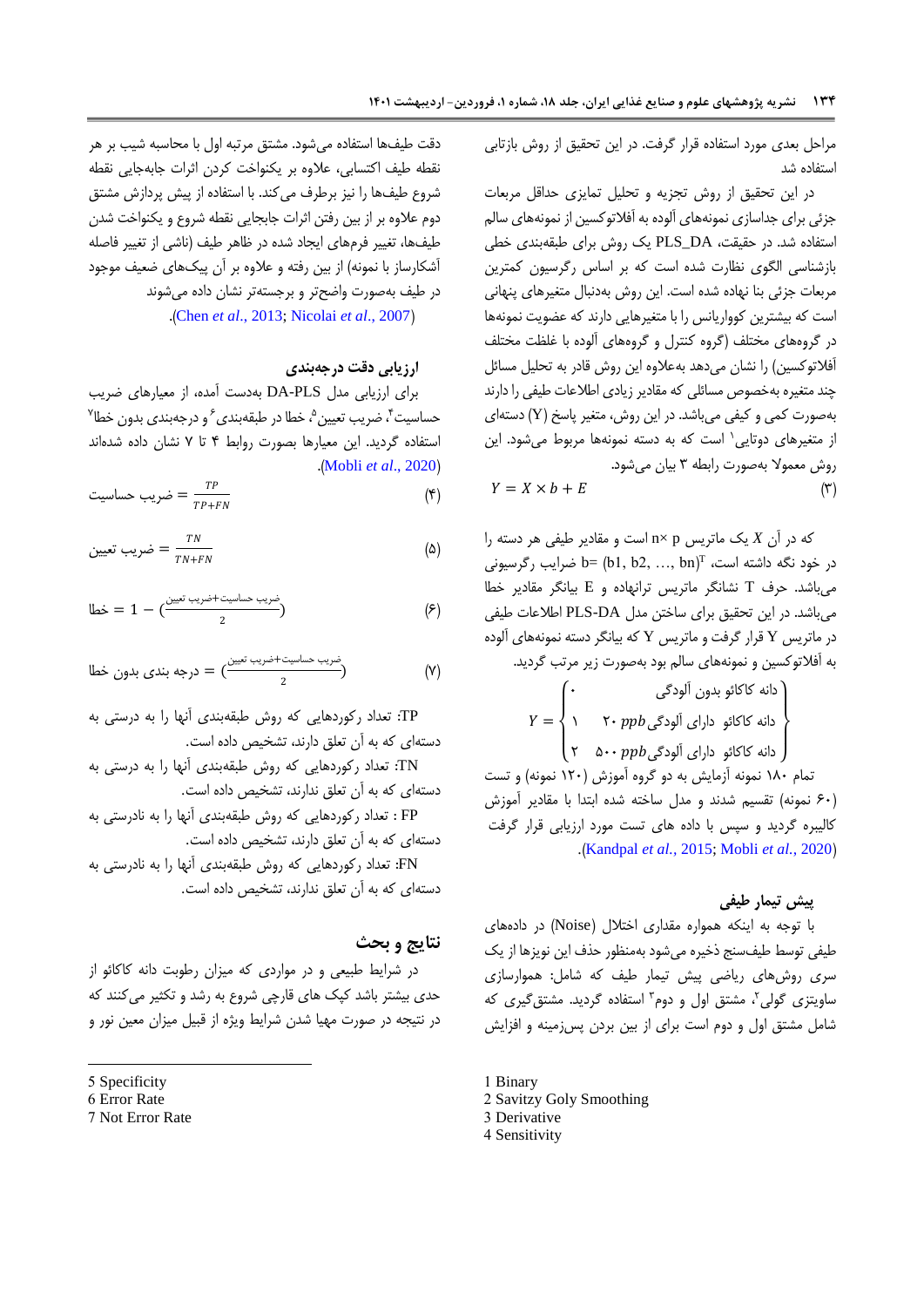دما و وقوع برخی فعل و انفعاالت شیمیایی این کپکهای قارچی سم آفالتوکسین تولید میکنند )2013 .,*al et* [Copetti](#page-9-18) )اما در مورد تحقیقی حاظر با توجه به اینکه سم آماده آفالتوکسین مستقیما بر روی دانهها ریخته شده است لذا هیچگونه تولید و تکثیر کپک قارچی وجود نداشته است و صرفا وجود سم و میزان آن مورد بررسی و دستهبندی قرار گرفته است.

مقدار متوسط طیف خام مربوط به دانههای کاکائو سالم و دانههای کاکائو آلوده به آفالتوکسین و نیز مقادیر این طیفها بعد از اعمال پیش

تیمار مشتق اول و دوم ساویتزی گولی در شکل ۲-A، B و C بهترتیب نشان داده شده است. با مقایسه میزان متوسط طیف انعکاسی مادون قرمز مشاهده میشود که دانههای سالم دارای شدت انعکاس کمتری  $-$  C−۳ و دانههای آلوده هستند. همچنین از نمودار شکل T−B و  $-$ B تعدادی حداکثر و حداقل محلی مشخص میشود که در این نقاط اختالف شدت انعکاسی بارزتر از جاهای دیگر است و این پدیده بهعلت متفاوت بودن غلظت سم در دانههای کاکائو است.





**Fig. 2. (A) Graph of mean infrared spectrum for aflatoxin-contaminated cocoa beans and non-contaminated beans. (B) Graphs of pretreated spectra using the Savitzky-Golay second derivative. (C) Graphs of pretreated spectra using the Savitzky-Golay first derivative.**

[A](#page-7-0) )میتوان الگوی جالبی را در پراکنش نمونهها مشاهده کرد. همانطور که از نتایج درجهبندی مشخص است مقداری همپوشانی بین نمونههای دسته سوم با دسته دوم وجود دارد ولی مقدار آن خیلی کم است. همچنین میزان همپوشانی بین دسته سوم و اول تقریبا وجود ندارد و

<span id="page-6-0"></span>همانطور که از [شکل](#page-7-0) -3A مشخص است پس از اعمال پیش تیمار مشتق دوم ساویتزی گولی و انجام کالسبندی DA-PLS با بهکار بردن دو متغییر پنهان اولیه (Latent Variable) تمایز بین دستهها بهخوبی قابل رویت است. با نگاه کردن به نمودار امتیازات در [شکل \)-3](#page-7-0)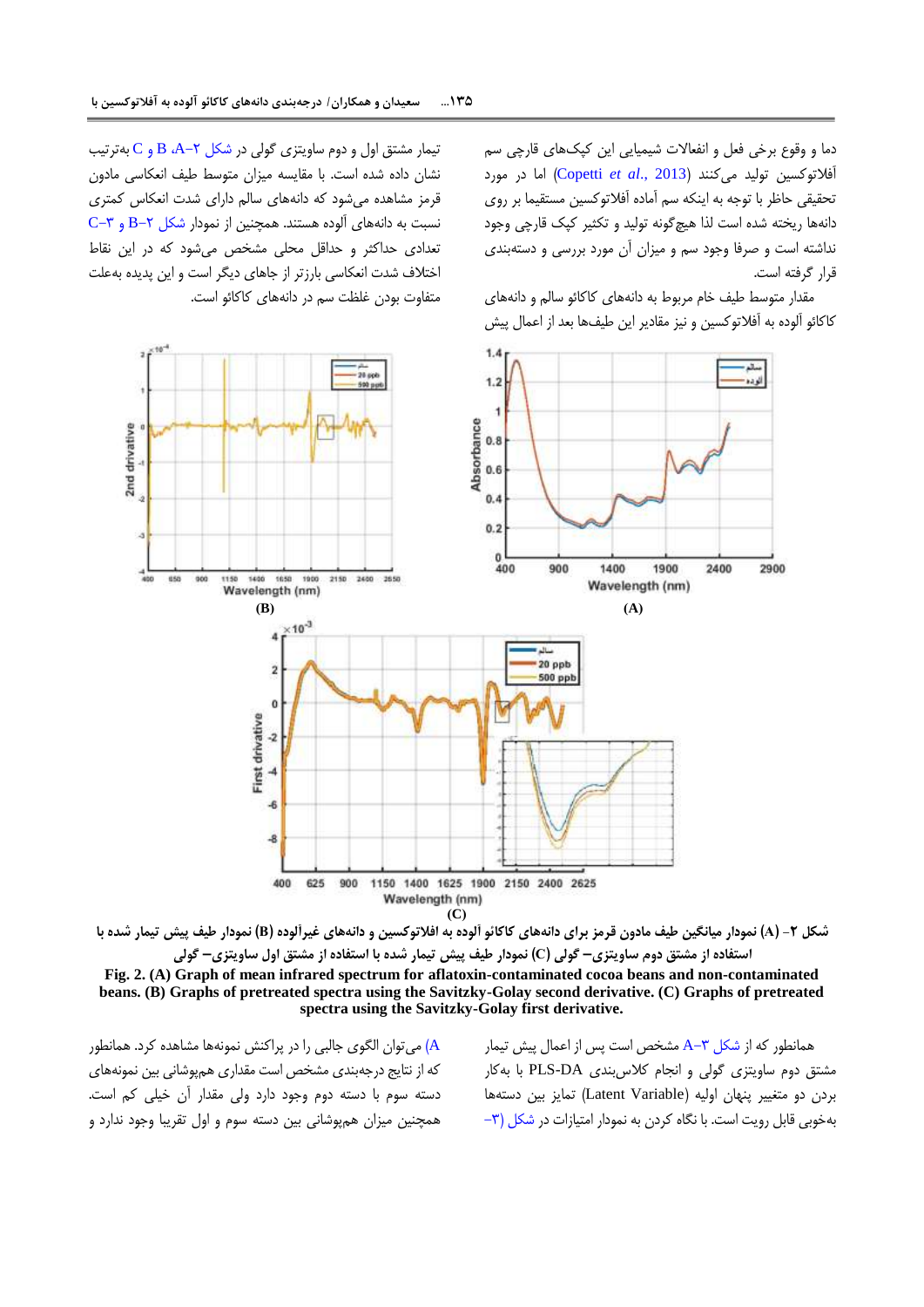بین کالس دوم و اول نیز به میزان ناچیز است. نمونههای کالس سوم و اول روی LV اول امتیاز منفی دارند ولی نمونههای کالس دوم روی LV اول امتیاز مثبت دارند. میزان جدایش نمونهها بر روی LV دوم مشخصتر است با این وجود نمونههای دسته دوم و اول در این LV امتیاز نزدیکتری به هم دارند.

4 بهمنظور توضیح بیشتر نتایج، نمودار ضرایب تاثیر طول موجها برای دادههای کالیبراسیون دسته اول )نمونههای بدون آلودگی آفالتوکسین( و دسته سوم )نمونههای دارای آلودگی ppb 022 )در

شکل  $\mathsf{S}-\mathsf{E}$  و  $\mathsf{C}$  نمایش داده شده است. در این نمودار طول موجهای کلیدی که در آنها اختالف بین دانههای آلوده به آفالتوکسین و دانههای سالم به بیشترین میزان رسیده نشان داده شدهاند. پیکهای مشاهده شده در طول موجهای 4002 نانومتر و 4090 نانومتر مطابق با اورتون اول پیوند H-O کششی است که میتواند به آلودگی قارچی ربط .)[Berardo](#page-8-0) *et al.*, 2005; [Sirisomboon](#page-9-3) *et al*., 2013[\(](#page-8-0) شود داده همچنین پیک موجود در 4939 نانومتر مربوط به پیوند H-C کششی است که میتواند به گروههای <sup>2</sup>CH مربوط باشد.



**شکل -3 )A)- نموار امتیاز بر روی متغیرهای پنهان )variables latent on Score) برای داده های کالیبراسیون )B)- نمودار ضرایب رگرسیونی برای کالس 1 )نمونه های بدون آلودگی آفالتوکسین(. )C)- نمودار ضرایب رگرسیونی برای کالس 3 )نمونه های دارای آلودگی آفالتوکسین به میزان ppb022)**

**Fig. 3. (A) Score on latent variables for calibration data. (B) Regression coefficients for class 1 (samples without any infections). (C) Regression coefficients for class 3 (samples infected with 500ppb aflatoxin poison) (c).**

و بیشترین مقدار را دارا میباشد. همچنین در این پیش تیمار برای مدل کالیبراسیون و تست میزان ضریب تعیین برای نمونههای دسته اول، دوم و سوم برابر 4/22 میباشد و این بدین معنی است که همه دستهها بهصورت صحیح درجهبندی شدهاند.

1

<span id="page-7-0"></span>در جدول ۰/ پارامترهای دستهبندی براساس مدل PLS-DA جمعبندی شده است. با بررسی نتایج بهدست آمده از قسمت کالیبراسیون، اعتبارسنجی متقابل و تست مشخص میگردد که میزان خطای درجهبندی )ER )و نیز میزان درجهبندی بدون خطا )NER )در حالت پیش تیمار با مشتق مرتبه دوم ساویتزی گولی بهترتیب کمترین

1 Coefficients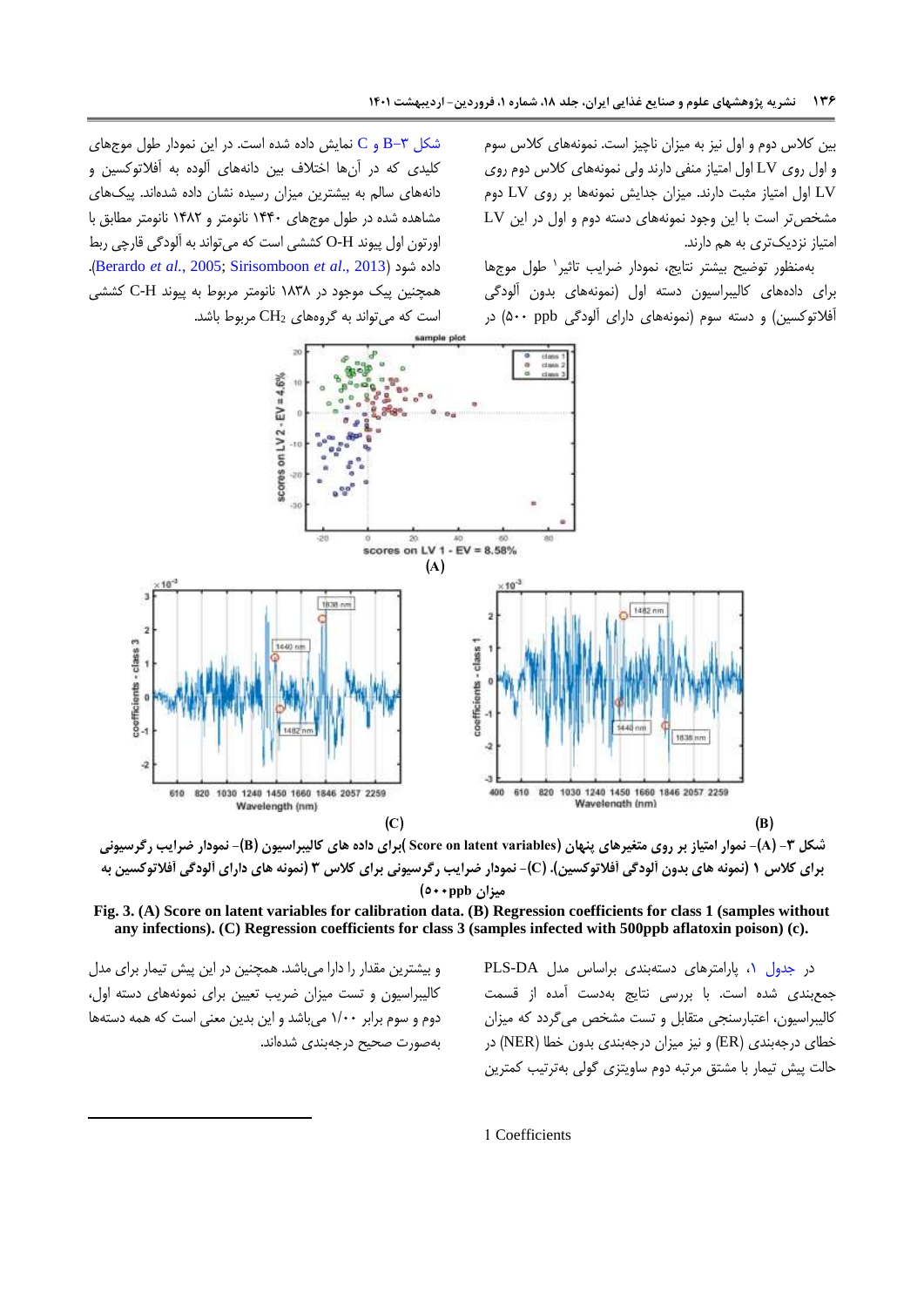| Table 1- The result of infected and healthy cocoa bean classification using PLS-DA |                         |                |      |                         |                  |                  |                         |                         |                         |              |
|------------------------------------------------------------------------------------|-------------------------|----------------|------|-------------------------|------------------|------------------|-------------------------|-------------------------|-------------------------|--------------|
|                                                                                    |                         |                |      | دسته                    |                  | دسته ۲           |                         | دسته ۳                  |                         |              |
|                                                                                    |                         | <b>NE</b><br>R | ER   | <b>Specifi</b><br>-city | Sensiti<br>-vity | Specifi<br>-city | <b>Sensiti</b><br>-vity | <b>Specifi</b><br>-city | <b>Sensiti</b><br>-vity | Not assigned |
| <b>Raw Data</b>                                                                    | <b>Calibration</b>      | 0.99           | 0.01 | 1.00                    | 1.00             | 0.99             | 1.00                    | 1.00                    | 0.98                    | 0.01         |
|                                                                                    | <b>Cross validation</b> | 0.94           | 0.06 | 0.97                    | 0.95             | 0.96             | 0.90                    | 0.98                    | 0.97                    | 0.11         |
|                                                                                    | <b>Test set</b>         | 0.97           | 0.03 | 1.00                    | 1.00             | 0.95             | 1.00                    | 1.00                    | 0.92                    | 0.15         |
| <b>First</b><br>derivative                                                         | <b>Calibration</b>      | 1.00           | 0.00 | 1.00                    | 1.00             | 1.00             | 1.00                    | 1.00                    | 1.00                    | 0.01         |
|                                                                                    | <b>Cross validation</b> | 0.98           | 0.02 | 1.00                    | 1.00             | 0.99             | 0.95                    | 0.97                    | 0.98                    | 0.06         |
|                                                                                    | <b>Test set</b>         | 0.92           | 0.08 | 1.00                    | 1.00             | 0.95             | 0.90                    | 0.96                    | 0.86                    | 0.12         |
| Second<br>derivative                                                               | <b>Calibration</b>      | 1.00           | 0.00 | 1.00                    | 1.00             | 1.00             | 1.00                    | 1.00                    | 1.00                    | 0.00         |
|                                                                                    | <b>Cross validation</b> | 0.98           | 0.02 | 1.00                    | 1.00             | 1.00             | 0.95                    | 0.97                    | 1.00                    | 0.08         |
|                                                                                    | <b>Test set</b>         | 1.00           | 0.00 | 1.00                    | 1.00             | 1.00             | 1.00                    | 1.00                    | 1.00                    | 0.09         |

| ً جدول 1− نتايج طبقهبندي دادههاي أفلاتوكسين دانه كاكائو با استفاده از PLS-DA       |  |
|------------------------------------------------------------------------------------|--|
| Table 1. The result of infected and healthy cocoa bean classification using PLS.DA |  |

به سم آفالتوکسین است. در این تحقیق غلظت های باال )ppb 02 )و و پایین )ppb 02 )سم آفالتوکسین توسط روش طیفسنجی مادون قرمز نزدیک مورد آزمایش قرار گرفت. این روش با بهکار بردن پیش تیمار مشتق مرتبه دوم ساویتزی گولی و مدل DA-PLS توانست با موفقیت دانههای کاکائو را به گروههای آلوده به آفالتوکسین و گروه بدون آلودگی دستهبندی نماید. نتایج بررسی نمودار ضرایب تاثیر متغییرهای مستقل )طول موجهای طیفی از جمله ،4002 4090 و 4939 نانومتر نشان داد که با افزایش غلظت سم، مقدار ضریب تاثیر متغییرهای مستقل در هر دسته کاهش مییابد. در نهایت میتوان گفت که روش تشخیص آلودگی آفالتوکسین با استفاده از طیفسنجی مادون قرمز روشی کارا، غیرمخرب و سریع میباشد که میتواند جایگزین مناسبی برای روشهای دستی و سنتی باشد. همچنین با درجهبندی و تشخیص دقیق سم آفالتوکسین میتوان روشهایی اتخاذ نمود تا در مراحل بعدی دانههای آلوده با انواع روشهای سمزدایی )دتوکسیفای( رفع آلودگی گردند. <span id="page-8-4"></span>در مدل اعتبارسنجی متقابل مقدار ضریب تعیین برای دسته سوم )نمونه های دارای آلودگی ppb022 )برابر 81 درصد است. و بیانگر این نکته است که 81 درصد دانههای آلوده بصورت صحیح در دسته سوم درجهبندی شده اند و تنها 3 درصد در سایر گروهها به اشتباه درجهبندی شدهاند )[2013 ,Consonni & Ballabio](#page-8-5)). همچنین در پیش تیمار طیفی با روش مشتق دوم عدد 4/22 برای پارامتر ضریب حساسیت دسته سوم در سه گروه داده: کالیبراسیون، Validation Cross و تست بیانگر این است که هیچ کدام از نمونههای دسته سوم بهصورت غلط در سایر دستهها طبقهبندی نشدند. به همین ترتیب میتوان گفت عدد 2/80 برای پارامتر ضریب حساسیت دسته دوم در سه گروه داده ذکر شده بیانگر این است که تنها 2/20 نمونههای مربوط به دسته دوم بهصورت غلط در دو دسته دیگر طبقهبندی شدهاند.

# **نتیجهگیری**

مطالعه حاضر نشاندهنده قابلیت استفاده از روش طیفسنجی مادون قرمز نزدیک برای شناسایی و دستهبندی دانههای کاکائو آلوده

### **منابع**

- 1. Al-Holy, M. A., Lin, M., Cavinato, A. G., & Rasco, B. A. (2006). The use of Fourier transform infrared spectroscopy to differentiate Escherichia coli O157: H7 from other bacteria inoculated into apple juice. *Food microbiology, 23*(2), 162-168.<https://doi.org/10.1016/j.fm.2005.01.017>
- <span id="page-8-2"></span>2. Ardhana, M. M & ,.Fleet, G. H. (2003). The microbial ecology of cocoa bean fermentations in Indonesia. *International journal of food microbiology, 86*(1-2), 87-99. [https://doi.org/10.1016/S0168-1605\(03\)00081-3](https://doi.org/10.1016/S0168-1605(03)00081-3)
- <span id="page-8-5"></span>3. Ballabio, D., & Consonni, V. (2013). Classification tools in chemistry. Part 1: linear models. PLS-DA. *Analytical Methods, 5*(16), 3790-3798.<https://doi.org/10.1039/C3AY40582F>
- <span id="page-8-0"></span>4. Berardo, N., Pisacane, V., Battilani, P., Scandolara, A., Pietri, A., & Marocco, A. (2005). Rapid detection of kernel rots and mycotoxins in maize by near-infrared reflectance spectroscopy. *Journal of Agricultural and Food Chemistry, 53*(21), 8128-8134[. https://doi.org/10.1021/jf0512297](https://doi.org/10.1021/jf0512297)
- <span id="page-8-1"></span>5. Broadent, J., & Oyeniran, J. (1968). *A new look at mouldy cocoa.* Paper presented at the Proceeding 1st International Biodeterioration Symposium.
- <span id="page-8-3"></span>6. Camps, C., & Christen, D. (2009). Non-destructive assessment of apricot fruit quality by portable visible-near infrared spectroscopy. *LWT-Food Science and Technology, 42*(6), 1125-1131. <https://doi.org/10.1016/j.lwt.2009.01.015>